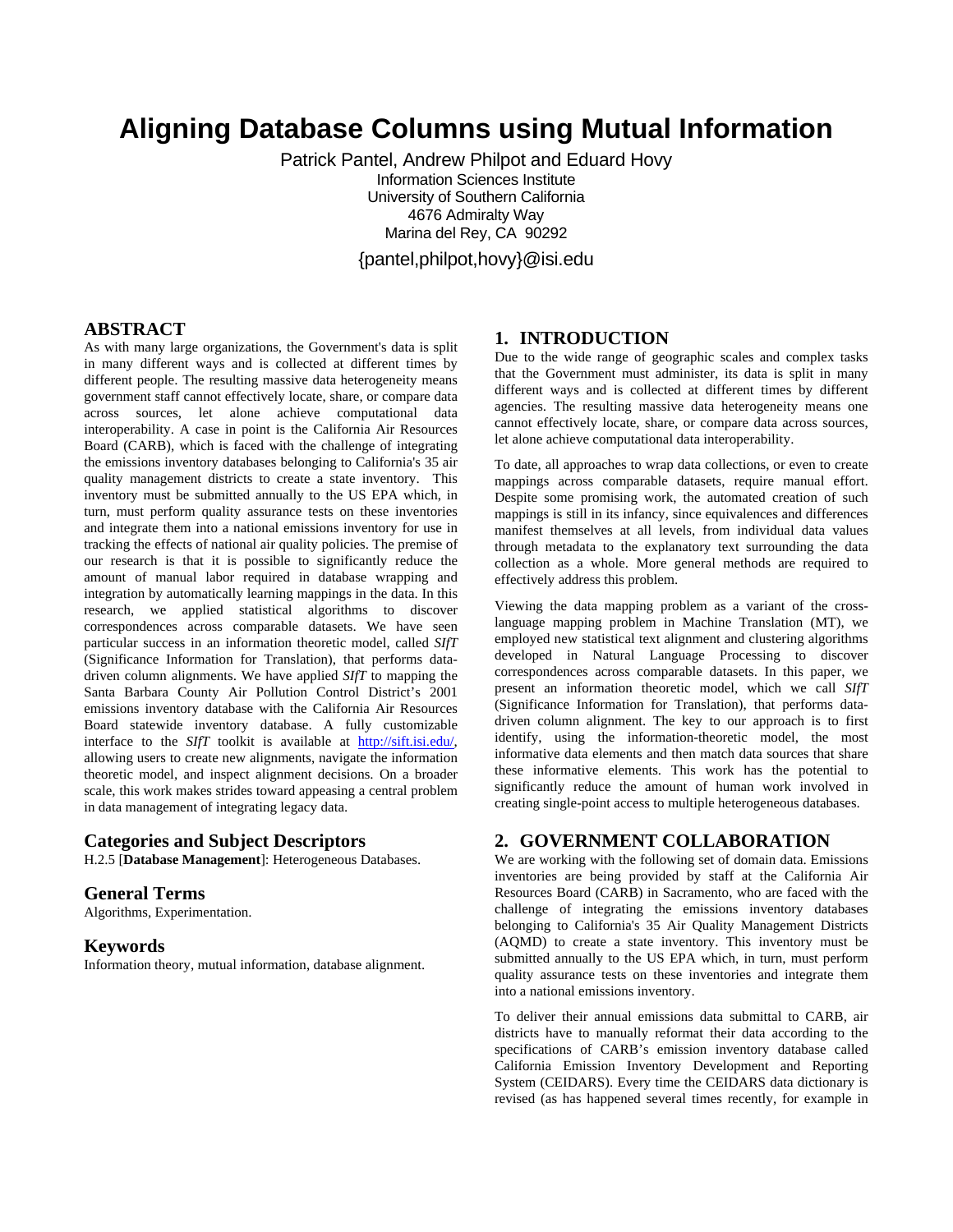2002), work is required on the part of AQMD staff to translate emissions data into the new format. Likewise, when CARB provides emissions data to US EPA's National Emission Inventory (NEI), significant effort is required by CARB staff to translate data into the required format.

Our development testbed is the 2001 Santa Barbara County Air Pollution Control District (SBCAPCD) emissions inventory, one of the 35 California air districts. Locally, SBCAPCD's database contains 20 tables with approximately 300 columns, 160,000 rows, and 1.8 million data elements. The target CEIDARS schema contains only 6 tables with a total of 260 columns, 70,000 rows, and 2.4 million values.

We expect that *SIfT* will greatly reduce the manual effort required to build the wrappers and mappings required for all the entirety of California.

# **3. RELEVANT WORK IN ALIGNMENT**

Although there is a wealth of information in government databases, a lack of standardization has made it very difficult to integrate various data sources. Integration and reconciliation of data across non-homogeneous databases is an old but unsolved and ever-growing problem. Some mechanism is required to standardize data types, reconcile slightly different views, and enable sharing. For textual data, the information retrieval approach exemplified in web search engines such as Google and Yahoo! works reasonably well to find exact and close matches (around 40% recall and precision, over the past decade, determined at the annual  $TREC^1$  conferences).

For numerical data, however, search engines are inappropriate. Instead, two approaches are possible. Either one can build a central data model that integrates the specialized metadata for each database, or one can create direct mappings across the data (cells, columns, rows, etc.) of the databases themselves. Both approaches are difficult. With regard to the former, various methods have been developed. The "global-as" method [2][3] assumes the central model is complete, but that local databases may deviate from it; access is via the central model. This model requires serious effort to extend. In contrast the "local-as" method [8] assumes that the central model is incomplete, simply narrowing the sources to be further searched, which may require tedious additional search effort. In contrast, the "ontology method" uses a single overarching super-metadata model (the ontology) into which all databases' metadata descriptions are subordinated hierarchically [1][6].

The second general approach, creating mappings across individual (subsets of) data, is impossible to bring about for real-sized data collections, unless automated methods are used to find the mappings. Machine learning methods are only now being applied to this problem. Schema-based matching algorithms [12] align databases by matching the meta-data available in the databases (e.g., two tables with column name *zip\_code* are aligned; most approaches will also match columns labeled *zip\_code* and *zip*). However, since there is often no standardized naming scheme for

 $\overline{a}$ 

meta-data, schema-based sometimes fails. Instance-based matching algorithms align databases using the actual data [5]. These methods typically fail when different columns share a common domain (e.g., business vs. residence phone numbers) or when matching columns that exhibit different encodings (e.g., a phone number field stored as a text string in one database and stored as a numerical field in another). Kang and Naughton [7] propose an information-theoretic model to match unaligned columns after schema- and instance-based matching fails. Given two columns *A.x* and *B.x* that are aligned, the model computes the association strength between column *A.x* with each other column in *A* and column *B.x* and each other column in B. The assumption is that the highly associated columns from *A* and *B* are the best candidates for alignment. In this paper, we adopt a similar information-theoretic model for instance-based matching.

# **4. DATA-DRIVEN ALIGNMENT**

The key to our approach is to first identify, using an informationtheoretic model, the most informative data elements and then match data sources that share these informative elements. For example, in our case study of matching SBCAPCD and CARB schemas, since the source data is from Santa Barbara County, we expect that many of the columns in SBCAPCD will contain the word "Santa Barbara" (e.g., factory names, locations, addresses, etc.) However, only one column contains the word "Wingerden." Therefore, a random pair of columns from SBCAPCD and CARB that both contain the data element "Santa Barbara" are intuitively not as similar as if both columns contained the data element "Wingerden." Our model will automatically detect that "Santa Barbara" is less informative than "Wingerden" and will consequently assign a higher similarity to two columns that share only "Wingerden" rather than only "Santa Barbara".

# **4.1 Information Theoretic Model**

Informative elements are modeled in *SIfT* using an information theoretic measure called mutual information. Similar columns are discovered using a clustering algorithm called CBC [9].

In any clustering application, the critical step is representing the data such that elements group together according to our desired output. For example, if we want to cluster medical patients according to their possible diseases, we might represent them by their height, weight, age, gender, whether they smoke or not, etc.; we would not, however, represent them by their favorite board game or favorite movie since with this representation we would likely group patients according to their entertainment preferences.

The representation of an element is often called a feature vector (or vector space model). Each feature is simply a measurement of the element. For example, in clustering data points on a 3 dimentional graph, we would represent each point using three features: the *x*, *y*, and *z* coordinates. These three measurements completely describe the points.

## *4.1.1 Feature Representation*

In aligning inter-database columns *s* and *t*, we assume that *s* and *t* contain similar but not necessarily identical fields (accounting for noise and discrepancies in the data). One representation for columns is simply the data fields they contain. Consider the following database columns taken from two databases *S* and *A*:

<sup>1</sup> The Text REtrieval Conference (TREC) provides the infrastructure necessary for large-scale evaluation of text within the information retrieval community.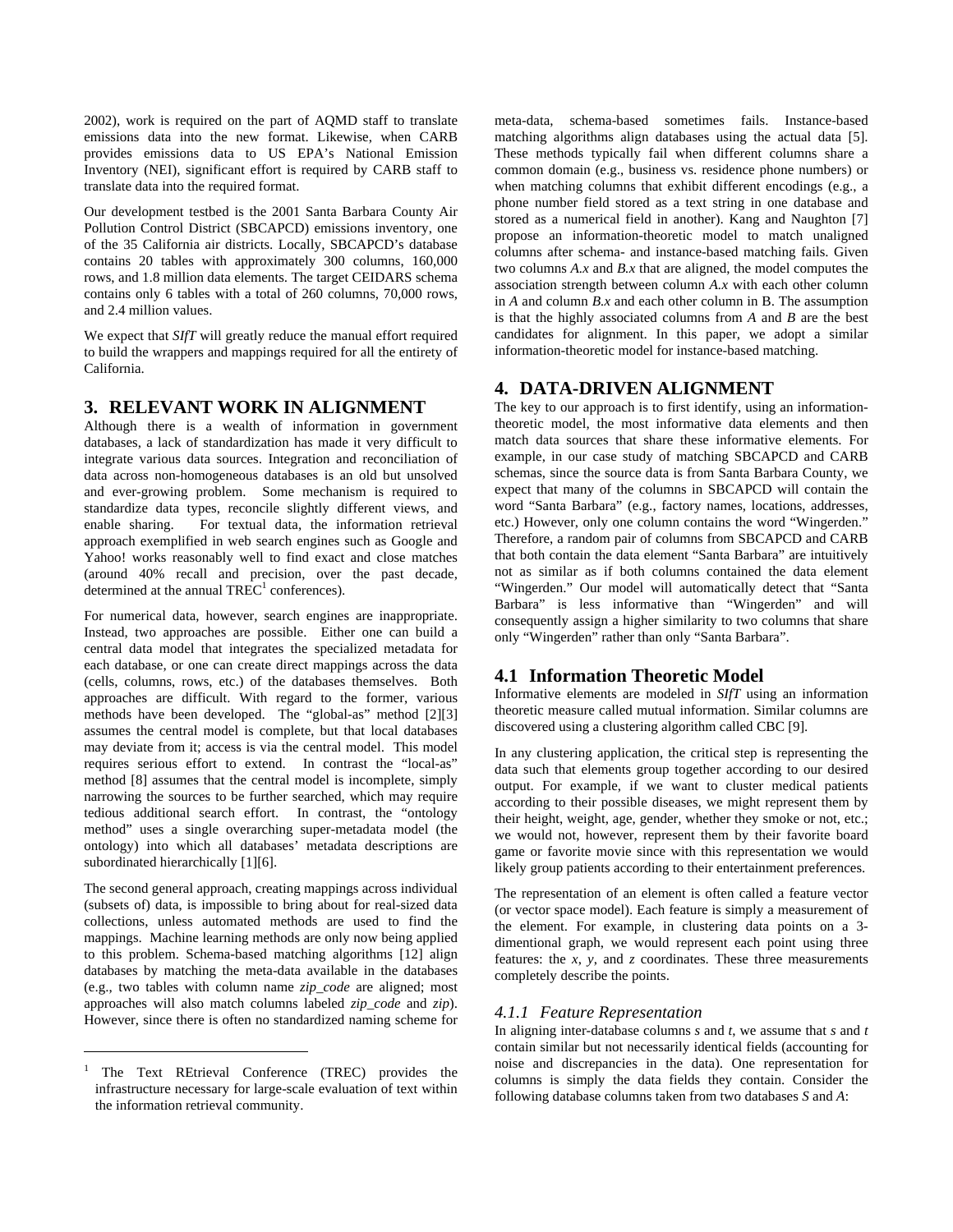```
S.phone.number: 
    310-555-6789, 310-555-0987, 
    780-433-9393, … 
A.area: 
    310, 310, 780, … 
A.ph: 
    555-6789, 555-0987, 433-9393, …
```
We could represent these columns using their field values with a frequency of occurrence as measurement. For the above example, the feature vectors using this representation would be:

| S.phone.number:<br>$310 - 555 - 6789$<br>$310 - 555 - 0987$<br>780-433-9393 | 1<br>1<br>1 |  |  |  |  |
|-----------------------------------------------------------------------------|-------------|--|--|--|--|
| A.area:                                                                     |             |  |  |  |  |
| 310                                                                         | 2           |  |  |  |  |
| 780                                                                         | 1           |  |  |  |  |
| A.ph:                                                                       |             |  |  |  |  |
| 555-6789                                                                    | 1           |  |  |  |  |
| 555-0987                                                                    | 1           |  |  |  |  |
| $433 - 9393$                                                                |             |  |  |  |  |

Notice that none of these features overlap and consequently a clustering algorithm would not discover any similarity between the columns. In this research, we enrich the feature space by classifying data columns within several feature domains (e.g., zip code, phone number, state, positive integer). Once a column is classified within a particular feature domain, the feature types associated with that domain are extracted for the column's feature vector (e.g., *zip5* – the first five digits of a zip code, *zip4* – the last four digits of a nine-digit zip code, *area* – the area code of a phone number, *exch* – the 3-digit phone number exchange, *phone* – the seven-digit local phone number,  $ext -$  the extension of any digits after a 10-digit phone number). We also add domain specific feature domains. For example, in aligning the EPA Air Quality databases, we added feature domains for SIC codes (OSHA), NAICS codes (CENSUS), EIC codes (CARB), SCC point source codes (EPA), and CAS registry numbers (EPA2).

The algorithm we use for recognizing these domains simply searches for patterns that describe the domain. For example, a 10 digit phone number is recognized if the first three digits are a known area code, the fourth digit is between [2-9], and the rest of the field is numeric. If our patterns do not fire on a particular column (e.g., a column containing international phone numbers), then the catch-all Text feature domain will always fire.

We allow the user of the system to decide which feature domains and associated feature types are active for any given alignment. Suppose a column is identified as a phone number and we decide to extract feature types *area* and *phone* for all phone numbers. Then for each field such as "310-555-6789", the system extracts two features with frequency 1:

| area:310        |  |
|-----------------|--|
| phone: 555-6789 |  |

Similarly, for fields such as "555-6789", we extract a single feature:

phone:555-6789 1

Now, we see some overlap between the columns *S.phone.number*  and *A.ph* from the previous section. A clustering algorithm could therefore discover a similarity between the two columns.

#### *4.1.2 Mutual-Information Vector-Space Model*

Representing data for clustering requires both a feature representation and a measurement of the features. We now describe our model for measuring the feature types described in the previous section.

Above, we measured each feature by its frequency of occurrence. However, certain features are more informative than others. For example, the common word '*the*' will be present in many text strings. Two strings that happen to contain the word '*the*' does not indicate as much similarity as if they contained an uncommon word such as 'carbon'.

Pointwise mutual information is commonly used to measure the association strength between two events [4]. It essentially measures the amount of information one event gives about another. For example, knowing that a column contains the word '*the*' is not informative of the contents of that column (because *the* is common across many columns). Conversely, if very few columns contain the word *carbon*, then that word is an informative feature (i.e. if columns *p* and *q* from different databases happen to contain *carbon*, then they are more likely to be aligned than if they shared the word *the*).

The pointwise mutual information between two events *x* and *y* is given by:

$$
mi(x, y) = \log \frac{P(x, y)}{P(x)P(y)}
$$

Mutual information is high when *x* and *y* occur together more often than by chance. Mutual information compares two models for predicting the co-occurrence of *x* and *y*: one is the MLE (maximum-likelihood estimation) of the joint probability of *x* and *y* and the other is some baseline model. In the above formula, the baseline model assumes that *x* and *y* are independent. Note that in information theory, mutual information refers to the mutual information between two random variables rather than between two events as used in this paper. The mutual information between two random variables *X* and *Y* is given by:

$$
MI(X,Y) = \sum_{x \in X} \sum_{y \in Y} P(x,y) \log \frac{P(x,y)}{P(x)P(y)}
$$

The mutual information between two random variables is the weighted average (expectation) of the pointwise mutual information between all possible combinations of events of the two variables.

For each element *e*, we first construct a frequency count vector  $C(e) = (c_{e1}, c_{e2}, \ldots, c_{em})$ , where *m* is the total number of features and *cef* is the frequency count of feature *f* occurring in element *e*. Here,  $c_{ef}$  is the number of times column *e* contained a feature *f*. For example, in column *e* = *A.area* from Section 4.1.1, one feature is *area:310* with count 2.

We then construct a mutual information vector  $MI(e) = (mi_{e1},$  $mi_{e2}$ , ...,  $mi_{em}$  for each column *e*, where  $mi_{ef}$  is the pointwise mutual information between column *e* and feature *f*, which is defined as: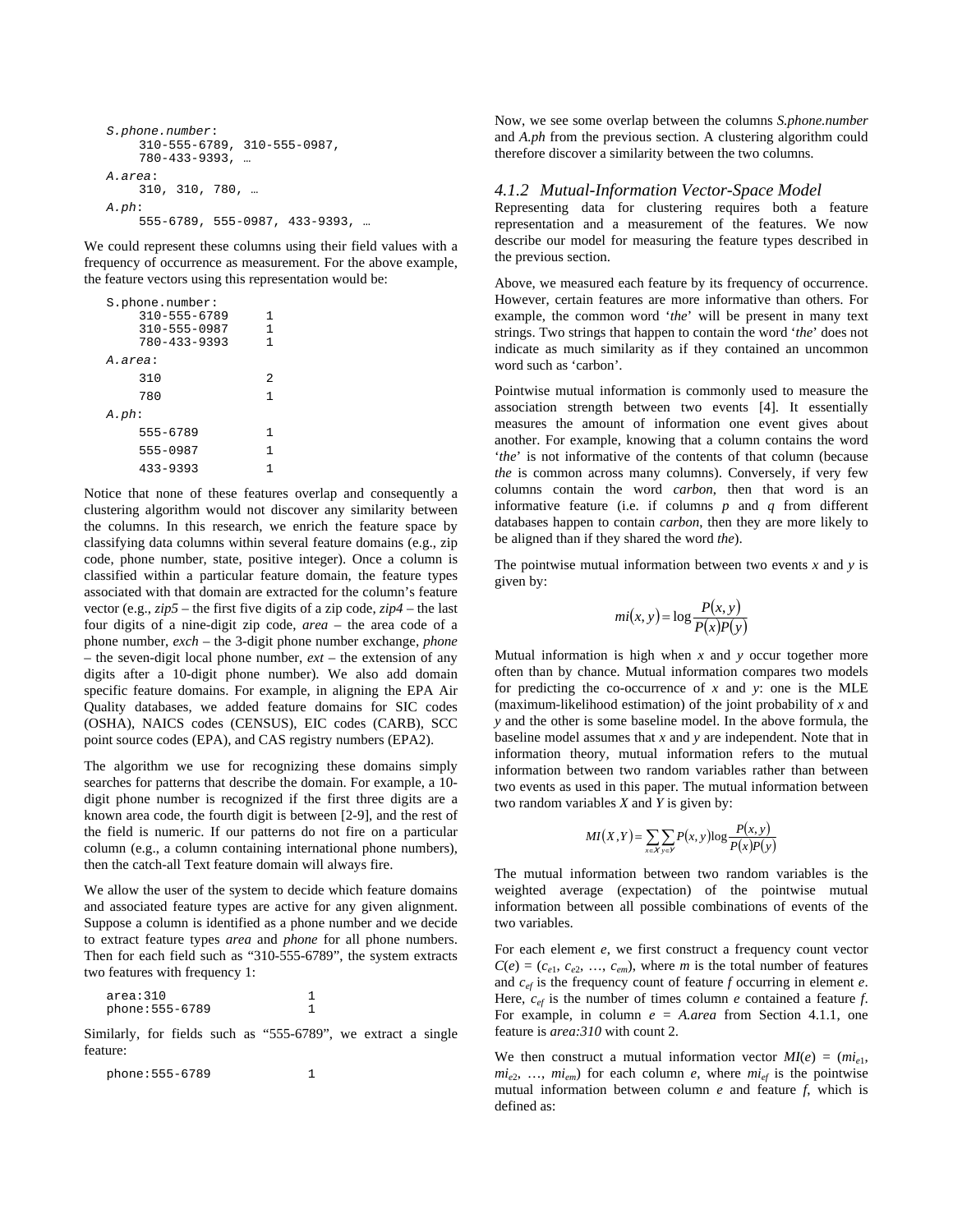

**Figure 1.** A correct alignment discovered by *SIfT* for the *EQSIZE* column in the CARB database to the *Physical Size* column in the SBCAPCD database.

$$
mi_{ef} = \log \frac{\frac{c_{ef}}{N}}{\frac{\sum\limits_{i=1}^{n} c_{if}}{N} \times \frac{\sum\limits_{j=1}^{m} c_{ej}}{N}}
$$

where *n* is the number of columns and  $N = \sum_{i=1}^{n} \sum_{j=1}^{N}$ *n i*  $\sum_{i=1}^{m} c_{ij}$  is the total

frequency count of all features of all columns.

A well-known problem is that mutual information is biased towards infrequent elements/features. We therefore multiply  $mi_{ef}$ with the following discounting factor:

$$
\frac{c_{\mathit{ef}}}{c_{\mathit{ef}}+1} \times \frac{\min\left(\sum_{i=1}^{n} c_{\mathit{ei}}, \sum_{j=1}^{m} c_{\mathit{if}}\right)}{\min\left(\sum_{i=1}^{n} c_{\mathit{ei}}, \sum_{j=1}^{m} c_{\mathit{if}}\right)+1}
$$

#### **4.2 Similarity Metric**

To cluster elements, we need a measure of similarity (or distance) between them. We construct a matrix containing the similarity between each pair of columns  $e_i$  and  $e_j$  using the cosine coefficient of their mutual information vectors [10]:

$$
sim(e_i, e_j) = \frac{\sum_{f} m i_{e,f} \times m i_{e,f}}{\sqrt{\sum_{f} m i_{e,f}^2 \times \sum_{f} m i_{e,f}^2}}
$$

This measures the cosine of the angle between two mutual information vectors. A similarity of 0 indicates orthogonal vectors whereas a similarity of 1 indicates identical vectors. For two very similar elements, their vectors will be very close and the cosine of their angle will approach 1. A nice property of the cosine metric is that it is not very sensitive to 0 frequency features. Hence, given a column containing phone numbers of all customers/stores and another column containing only customer phone numbers, cosine will find a similarity even though all store phone numbers will have frequency 0 in the second column. In other words, the absence of a matching feature is not as strong an indicator of dissimilarity as the presence of one is an indicator of similarity.

Other measures like the Euclidean distance do not make this distinction.

## **4.3 Alignment**

*SIfT* uses the similarity matrix generated by the clustering algorithm. For each column from source database *A*, we align it with its most similar columns from target database *S* such that the similarity is above a certain threshold θ.

# **5. EVALUATION**

Preliminary inspections using *SIfT* show very promising results. The system was able to find 75.0% of the mappings that were manually inserted into a gold standard. *SIfT* also found several mappings that were undetected by a human annotator.

Given databases *A* and *B*, the ideal goal of our task is to automatically generate the same column alignment that a human expert would generate. A step forward is to greatly reduce the number of alignment pairs to consider by a human expert. We evaluate our system by measuring its precision and recall, and by measuring its reduction in human effort to generate a manual alignment.

# **5.1 Data Set**

The source material we use for mappings, in the form of individual data sets, metadata schemas, etc., was provided by the Santa Barbara County Air Pollution Control District (SBCAPCD). SBCAPCD provided a complete archive of the emissions inventory it conducted for 2001 and 2002, covering facilities, devices, processes, permitting history, as well as criteria and toxic emissions. Mapping target material, including an integrated database and its metadata schema, was provided by the California Air Resources Board (CARB), in the form of the statewide emissions inventory for 2001 and 2002. Negotiations with other air districts are also underway.

For the purposes of our evaluation, we focused on the 2001 SBCAPCD and 2001 CARB data. The SBCAPCD and the CARB emissions inventory databases used in our experiments each contain approximately 300 columns, thus a completely naïve human must consider 90,000 alignment decisions.

## **5.2 Gold Standard**

We conducted a hand-alignment of the Santa Barbara County APCD 2001 emissions data to the structure and contents of the California ARB emissions inventory, limiting ourselves to the portion of the ARB data set covering SBC APCD. We broke the task into two main subtasks: (1) Intra-source alignment, or discovering and documenting internal relationships, such as foreign keys, within the two components; (2) Inter-source alignment, or aligning important key columns of SBC APCD with the best candidate columns of ARB, focusing on columns that did not appear to be used primarily for intra-source relations. As we were hoping to gain insight into the process which would further our data-driven approach, we did not make significant use of available metadata and background documentation. As we are not domain experts, and we did not take advantage of significant computational aids beyond simple spreadsheet-level bookkeeping, each of the two main tasks described above required roughly 40 hours of detail-oriented work by a professional research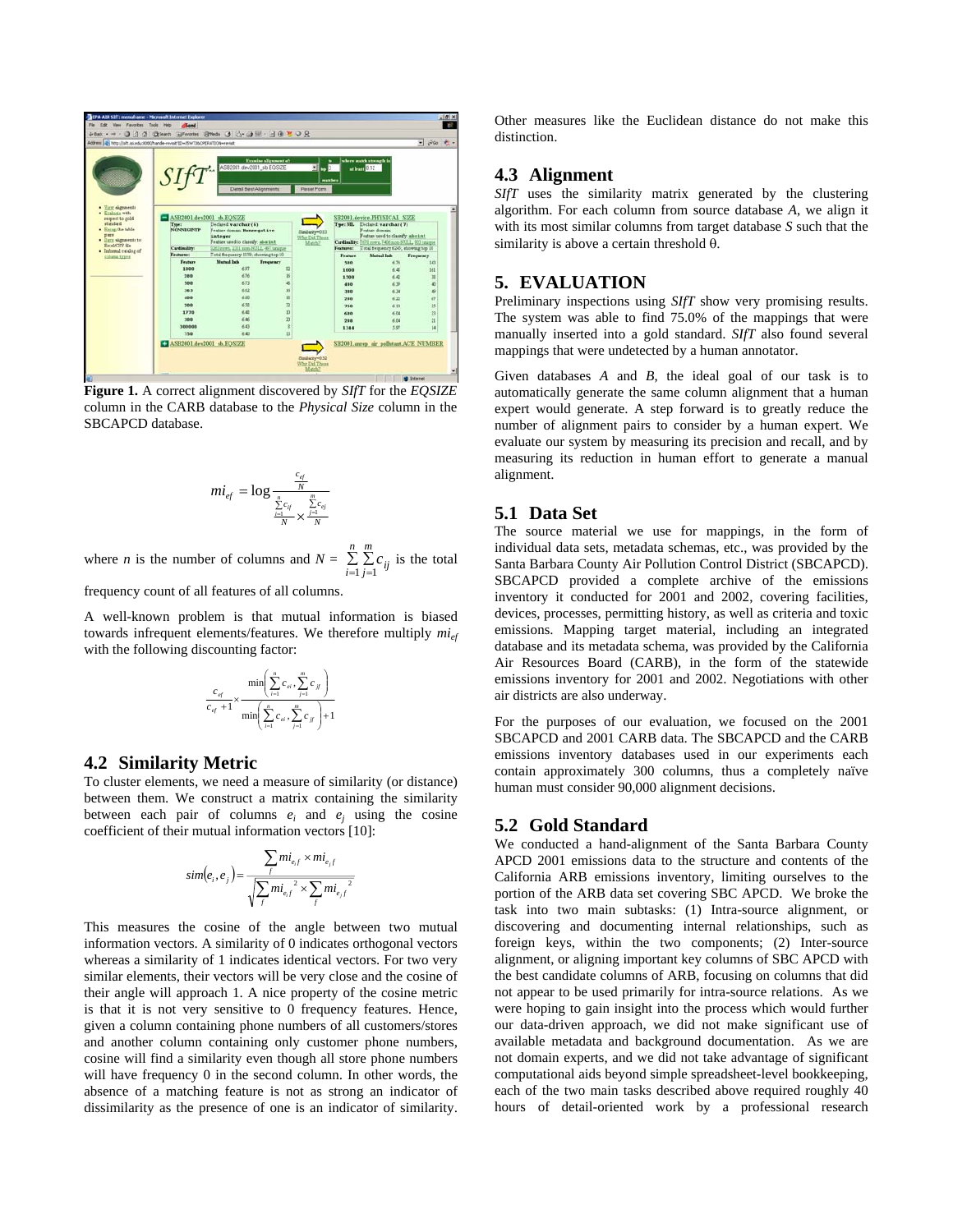|               | <b>PRECISION</b> |              | RECALL.      |              | <b>F-MEASURE</b> |              |
|---------------|------------------|--------------|--------------|--------------|------------------|--------------|
| <b>SYSTEM</b> | <b>MICRO</b>     | <b>MACRO</b> | <b>MICRO</b> | <b>MACRO</b> | <b>MICRO</b>     | <b>MACRO</b> |
| Simple        | 75.0%            | 65.0%        | 72.2%        | 65.0%        | 73.6%            | 65.0%        |
| Trigrams      | 44.4%            | 44.4%        | 81.5%        | 80.0%        | 57.5%            | 57.1%        |
| Rich          | 62.5%            | 57.7%        | 79.6%        | 75.0%        | 70.0%            | 65.2%        |

**Table 1.** Precision, recall and F-measure of different feature representations.

**Table 2.** Top-5 precision of different feature representations

| <b>SYSTEM</b> | Top-1 | $Top-2$ | $Top-3$ | $Top-4$ | $Top-5$ |
|---------------|-------|---------|---------|---------|---------|
| Simple        | 71.4% | 92.9%   | 92.9%   | 92.9%   | 92.9%   |
| Trigrams      | 66.7% | 83.3%   | 83.3%   | 83.3%   | 83.3%   |
| Rich          | 62.5% | 93.8%   | 93.8%   | 93.8%   | 93.8%   |

programmer. This "gold standard" alignment, including annotations, was communicated back to the participating agencies. In a few cases these "noisy" match transforms were found to correspond to bugs in the data management work pattern within an agency.

The methodology for constructing a "gold standard" alignment was informal and *ad hoc*. It would be preferable to have a column-to-column alignment catalog agreed upon by the two agencies, but this was not available as it would require a potentially large investment of labor on the part of our local government partners to develop. The entirety of the gold standard, including annotations, is available from the *SIfT* url: http://sift.isi.edu/.

#### **5.3 Precision and Recall**

*SIfT* outputs for each column in a source database the columns to which it aligns in the target database. Figure 1 illustrates a screenshot of a correct alignment discovered by *SIfT* from CARB's *EQSIZE* column to SBCAPCD's *Physical Size* column.

The precision of the system is the percentage of correct alignment decisions:

$$
Precision = \frac{C}{T_A}
$$

where *C* is the number of correct alignment pairs and  $T_A$  is the total number of alignment pairs in the system alignment. This type of precision is often called micro-precision. Another precision, called macro-precision, averages the average precision of each column that is being aligned.

The recall of the system is the percentage of gold standard alignment pairs,  $T_G$ , that were retrieved by the system:

$$
Recall = \frac{C}{T_G}
$$

Precision and recall measure the tradeoff between identifying alignments correctly and getting all the possible alignment. For example, a system that returns all possible alignment pairs would achieve a recall of 100% but with an abysmal precision. Increasing the threshold  $\theta$  from Section 4.3 increases the recall of the system but decreases the precision.

It is sometimes useful to have a single measure that combines precision and recall aspects. One such measure is the *F*-measure [11], which is the harmonic mean of recall and precision:

$$
F = \frac{1}{\alpha \frac{1}{R} + (1 - \alpha) \frac{1}{P}}
$$

where *R* is the recall and *P* is the precision. Typically,  $\alpha = \frac{1}{2}$  is used:

$$
F = \frac{2RP}{R+P}
$$

*F* weighs low values of precision and recall more heavily than higher values. It is high when both precision and recall are high.

Table 1 shows the results comparing the precision, recall, and *F*measure of various different feature representations. The Simple system simply represents each column by the fields it contains. The Trigram representation extracts letter trigram features for each field whereas the Rich representation extracts all possible features domains and feature types described in Section 4.1.1. Each representation uses the information-theoretic vector space model presented in Section 4.1.2. The *F*-measure of the simple representation is as good as if not better than the other two. This is due to the power of the mutual-information vector-space model which in effect automatically discovers the key values of a particular data domain.

Table 2 shows the precision of our system where the precision indicates the percentage of columns that have at least one correct alignment in the top-5 alignments. Interestingly, if the system can find a correct alignment for a given column, then the alignment will be found in the first two returned candidate alignments.